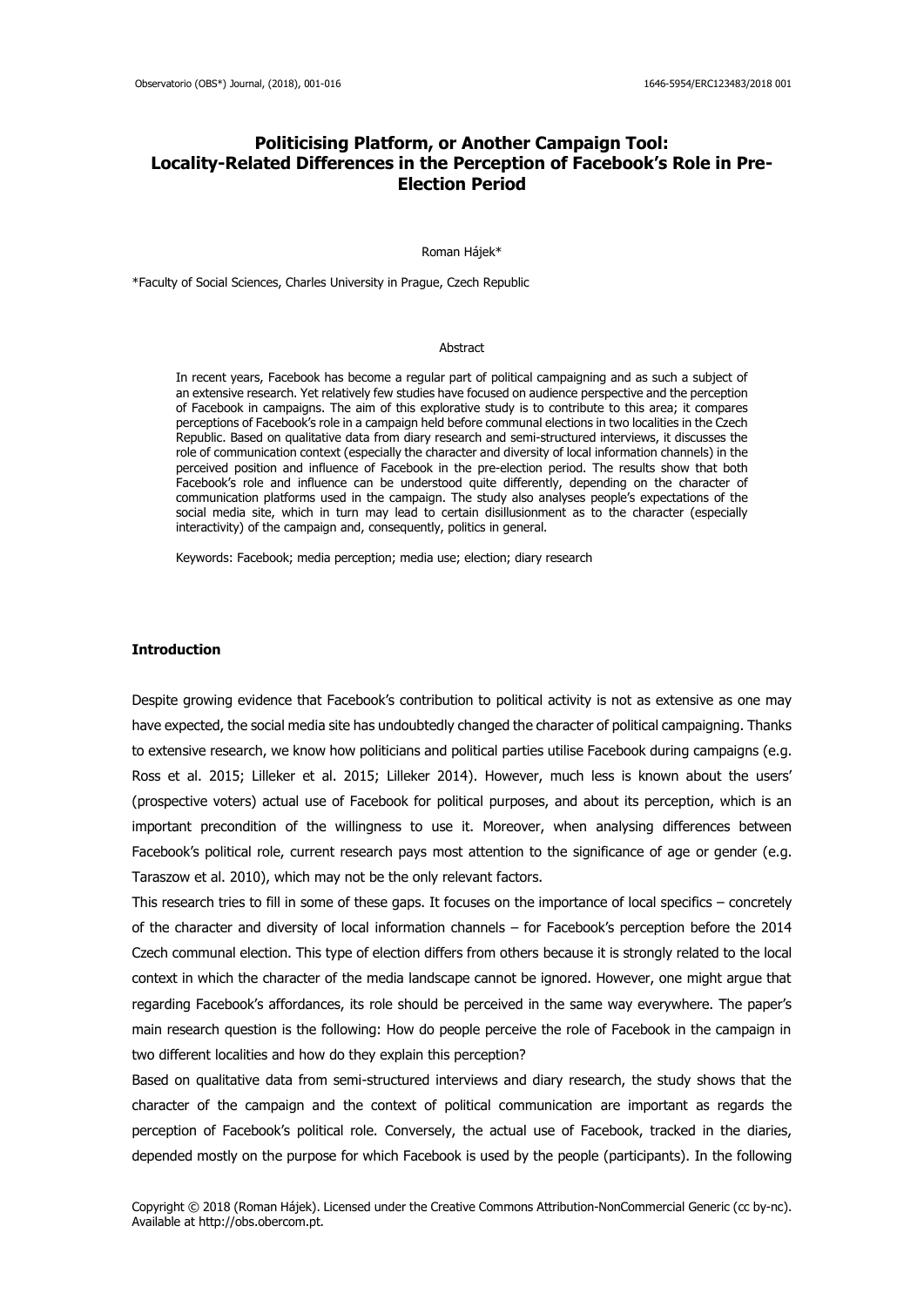text, I firstly briefly introduce four patterns of Facebook usage, focusing on the motivation for, and selfreflection of, people's Facebook activity. The major part of the article then focuses on the differences in the perceived role of Facebook in the election campaign. The results show that the respondents from the small city studied tended to emphasize the politicizing character of Facebook and considered it as a platform which could supplement an almost non-existent campaign. Contrary to this, the people from the large city studied tended to sceptically condemn Facebook as "just another" campaign tool. The background of these attitudes is further elaborated, showing also certain disillusionment – which comes from unfilled expectations – regarding the use of Facebook in the campaign.

# **On Facebook, voters, and elections**

After its first significant involvement in the 2006 US congressional elections (Williams & Gullati 2012), and especially after attracting great attention during Barack Obama's successful 2008 presidential campaign (Woolley et al. 2010), in Western democracies Facebook became a common part of political campaigns and for the circulation of political messages (Chan & Guo 2013; Enli et al. 2013; Lilleker & Jackson 2010; MacNamara & Kenning 2011; Ross et al. 2015; Vaccari et al. 2013). In the Czech Republic, as in similar countries, the implementation of Facebook in campaigns was slower; Facebook was first ascribed an important influence in the 2013 presidential elections (Gregor & Matušková 2014), the first direct presidential election in the country. From this turning point on, politicians and political parties started to use Facebook quite extensively in pre-election periods, though in between elections such activity still declines significantly (Štětka et al. 2014). With 4.2 million users, it is the most popular social networking site (SNS) in the country and the most popular platform for political communication. Unlike in other countries, the position of the worldwide second strongest SNS, Twitter (with 284,000 users, even fewer than Instagram), is quite weak in the Czech Republic. Only a minority of Czech politicians has a Twitter account (and even fewer use it regularly) (Karaščáková 2013).

Although soon after its widespread usage it became apparent that Facebook may not in fact change the content of the campaigns and that the new platform tends to be used for the distribution of more or less "old-tech messages" (Ross et al. 2015, p. 2), the form of campaigning has undergone certain changes (see Lilleker 2014). Among others, the enhancement of direct communication between citizens and politicians has been emphasized as an important feature of Facebook (Lilleker & Jackson 2010) since it creates a new kind of relationship between citizens and their elected representatives and opens a space for interactivity. It is believed that this more direct and less centralised mode of political communication may have a positive effect on people's participation in political debates and, consequently, their willingness to go to the polls. Yet, there seems not to be a clear consensus in this regard (Gibson & Cantijoch 2013; Gil de Zúñiga, Molyneux & Zheng 2014; Štětka & Mazák 2014).

However, the role of Facebook in the pre-election period should not be reduced only to people's participation in debates and their activity on the site (e.g. sharing or liking). Facebook is a complex environment that offers its users an ever wider range of potential purposes, including status-seeking and building of so-called social capital (Miller et al. 2015); for entertainment (Hew 2011; Park et al. 2009); or chatting with friends (Raacke & Bonds-Raacke 2008). It is also an online space through which people get information and maintain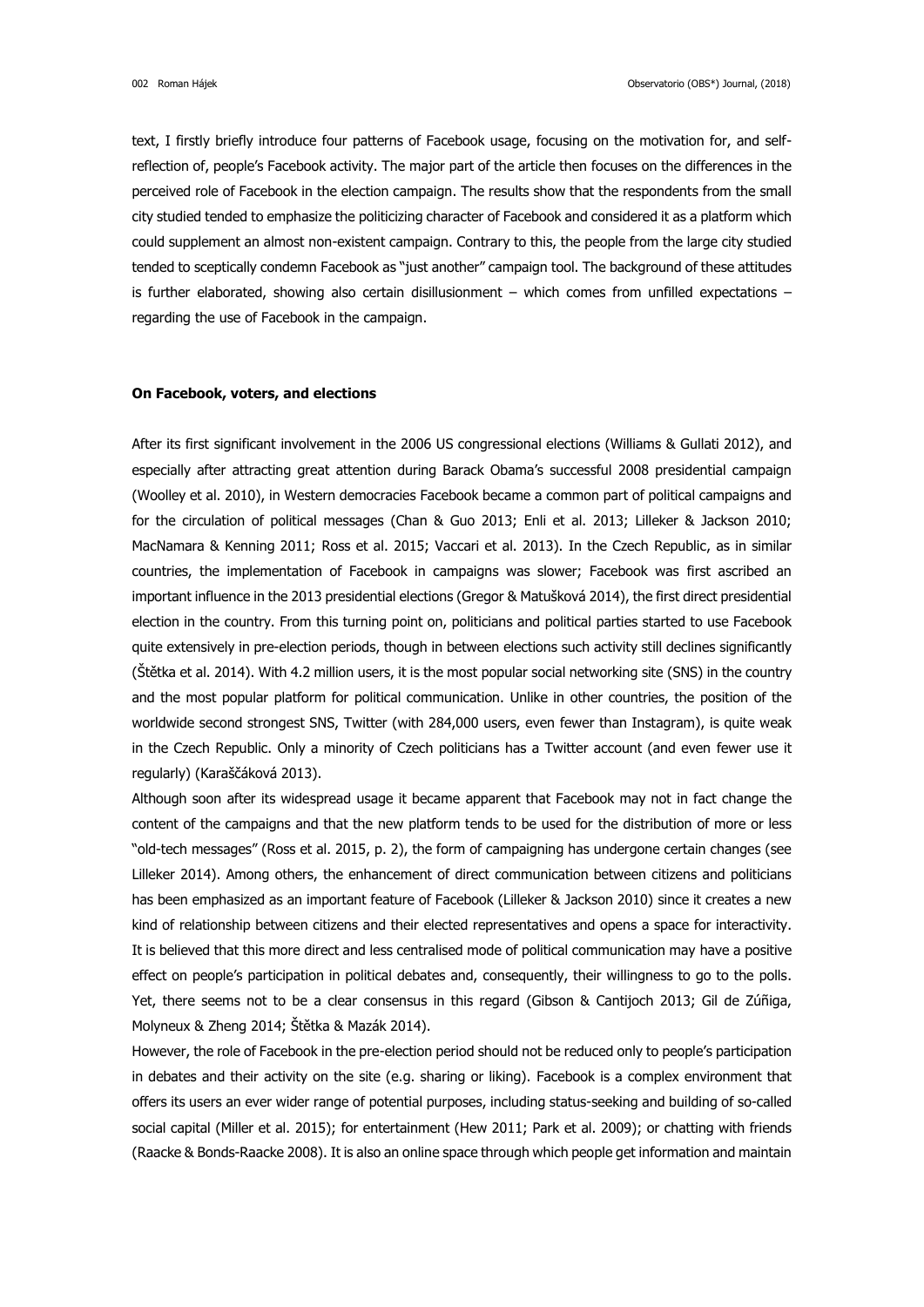contact with people and institutions (Ellison & Boyd 2013; Vitak & Ellison 2013), and as such, it can influence one's political knowledge (Dahlgren 2013). This knowledge is often quite superficial, but it does help one to have an overview of current affairs. In this sense, Facebook can be considered as an awareness system (Hermida 2010). According to Hermida (who originally refers to Twitter), SNSes provide people with ambient information, which either stays on the periphery or may become the centre of their attention and thus help people be aware of the world around them (Hermida 2010). This means that Facebook not only changes the character of the relationship between citizens and politicians, it also shifts the way people get information about the campaign, which might in turn influence their experience and perception of it.

## **Audience perspective and the role of context**

When evaluating the role of a particular media channel, the perspective of an audience often offers a different angle than does the macro-studies of production or content (Coleman 2013, p. vii). This study focuses specifically on this micro-level of people's experience with and perception of the role of Facebook in the campaign. In general, the perceived power and role of media may influence people's attitudes towards them as well as their motivations to use the media and the ways they are used (Ball-Rokeach 1998; Johnston et al. 2013; McLeod et al. 1994).

We know already from the pioneering studies (e.g. Lang & Lang 1953) that media exposure is not only crucial for creating expectations about the "world outside" but also for how the media themselves are perceived. The latter is important especially as regards the media's credibility and perceived power (Tsfati 2014). Although trust in the media is rather a complex phenomenon that is dependent upon many other factors – such as general trust in politics, interpersonal trust or even the type of personality (see Ross 2009; Tsfati 2014), their critique in other media, word-of-mouth evaluations or common sense. To put it simply, the social discourse about media (Watts et al. 1999) plays a considerable part. The evaluation of the media thus reflects personal needs and interests, but at the same time it also overcomes them. People have certain shared normative expectations based on their perception of the media's role within the society, it seems, which cannot be explained simply by personal characteristics (Guo 2000).

The communication context is quite helpful in this regard. In local elections, although they are held throughout the country, people in a particular locality are dependent upon information sources that are available for them, and the campaigns thus differ locality to locality. Studies of audiences (Livingstone & Des 2013; Morley 1992) have always emphasized the importance of either the individual or social context in which the consumption of media messages is situated. In the field of politics and democracy participation, this context can be conceptualised as constituting a civic culture (Dahlgren 2009; 2013). Dahlgren (2009:103) defines civic cultures as "a cultural environment" that provides conditions for civic engagement. Civic cultures "consist of patterns of communication, practices, and meaning; they provide taken-for-granted orientations (…) as well as other resources for collective life" (ibid.). Dahlgren also offers six constituents of civic cultures (knowledge, values, trust, spaces, practices and identities), which all can be shaped by the media, but at the same time can reciprocally influence media use (Dahlgren 2009:104). This approach is useful because it helps to overcome the tendency of many studies to set Facebook apart from the context of other media that interact with each other and constitute the current hybrid media system (Chadwick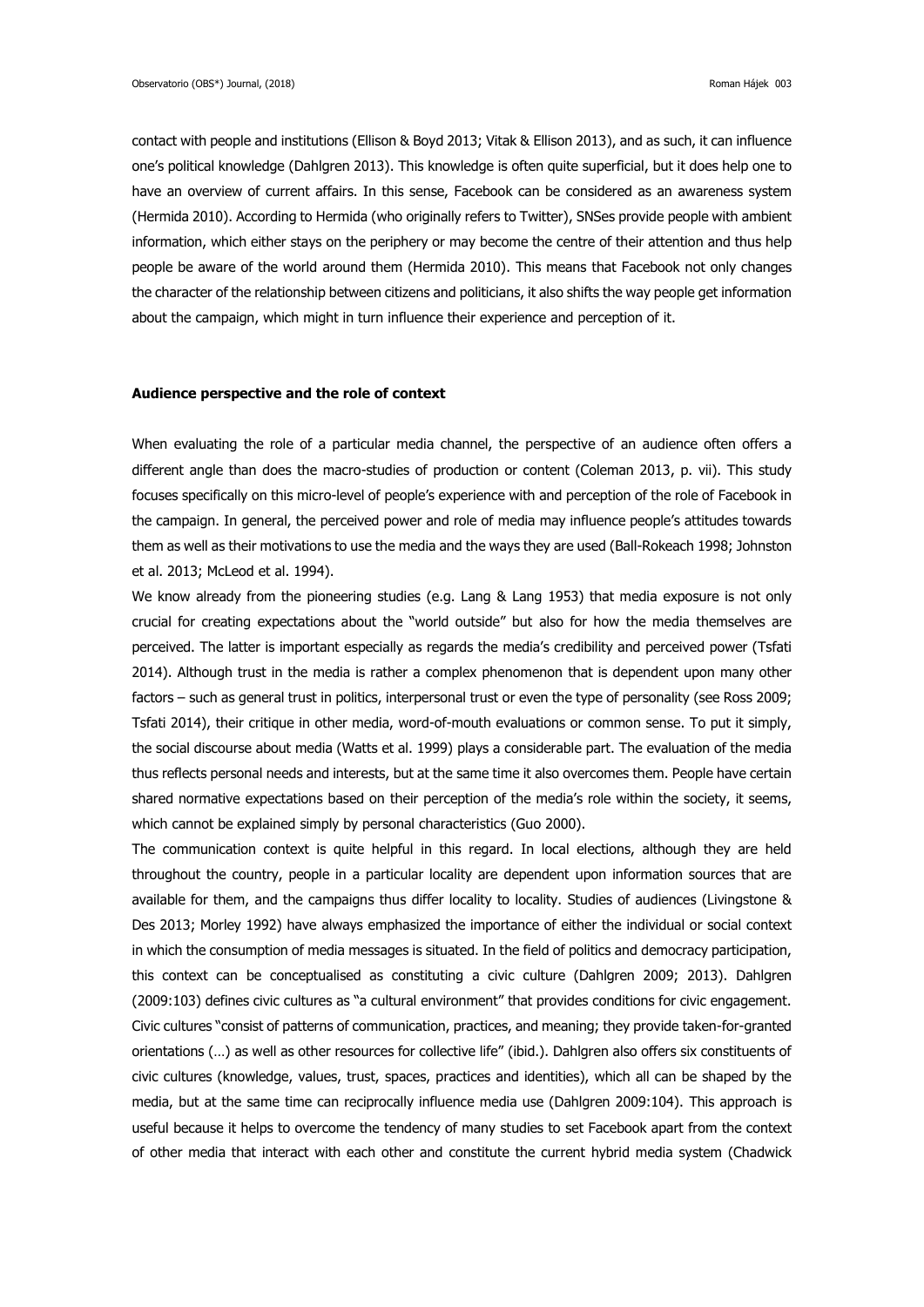2013). The focus on Facebook use and perception in the context of the specific, local campaign, thus also sheds light on the contribution of Facebook to the particular civic culture.

#### **Methodology**

The study draws on two sources of data. Firstly, a paper-and-pencil diary research (Bolger et al. 2003; Nezlek 2012) was applied to capture immediately the use and perception of Facebook and other media during the campaign. For the period of 19 days before the elections (22. 9.–10. 10. 2014), an intervalcontingent diary (Wheeler and Reis 1991) was used. The participants were asked to fill out a short form every day that consisted of a free space, which offered a possibility to associate everything related to the campaign, and several open-ended questions (that aimed not only at Facebook but also at the use and perception of local media and the campaign in general). The paper-and-pencil form was preferred since some of the participants had suggested, after the pilot testing, that it would be more comfortable for them to use than the online form (for the advantages/disadvantages of paper/electronic diary, see Green et al. 2006). In the middle of the diary research, a more or less technical interview took place to ensure that the filling out of the diaries went smoothly.

Before and after the diary research, semi-structured interviews (lasting from 35 to 55 minutes each) were conducted with the participants. The first interview focused on participants' general evaluation of local politics and local media and was thus used mostly to contextualise the rest of the data. The second (postelection) interview targeted the evaluation of the whole pre-election period and the clarifications of some ambiguities in the diaries.

The study included 22 people (all Facebook users; all the participants were guaranteed anonymity) from two different Czech localities, 9 of whom were from the small town of Nové Město na Moravě (see below) and 13 of whom were from the fourth-largest Czech city, Pilsen. The data used here are part of a larger research inquiring into the use and perception of local media; thus, the sample was chosen on purpose to include people who had declared that they regularly followed local media. The sample consisted of people of different age groups (4 were college students, 3 retirees and the rest working people aged from 25 to 60), genders, as well as education and social positions, in order to avoid any biases. The data were analysed using open and axial coding (Schreier 2012; Saldaña 2013). All the entries (diaries and interviews) related to a participant were analysed together so as to be able to recognise the personal context of the individual participants.

## **Context**

The research was conducted in two localities with markedly different positions, demographic characteristics, and characters of information sources. Nové Město na Moravě, a small city with 10,000 inhabitants, does not have its own daily, nor its own local newspaper, television or radio station. The most important information source for the city is thus the bi-weekly *Novoměstsko* and the announcements of the municipal radio, which both present official information prepared by the local government's press office. Another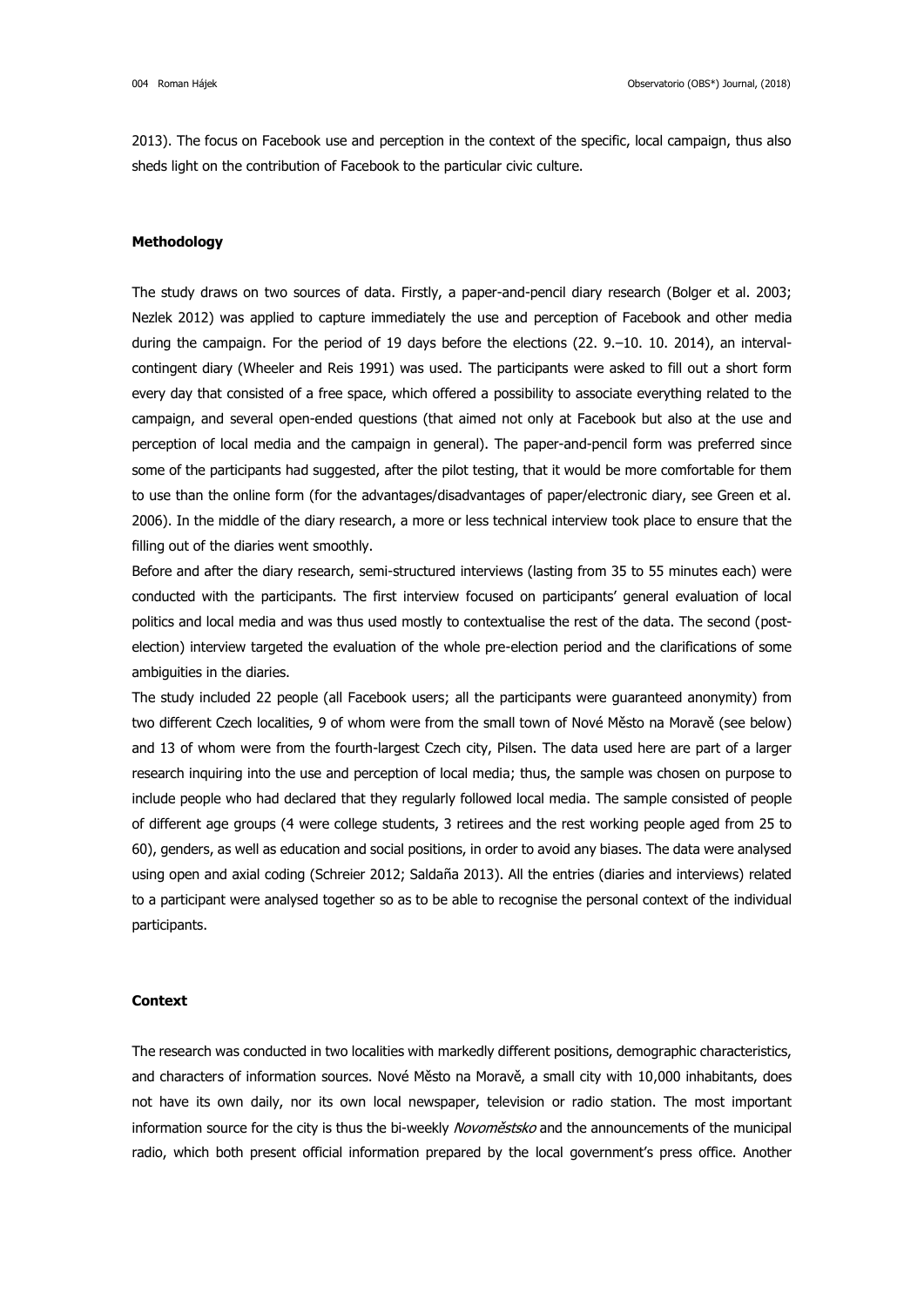important source is the print daily Zd'árský deník and its online version, which cover a larger geographic area of a district (that includes two cities of similar size, Nové Město na Moravě and Žďár nad Sázavou). The second locality is the fourth-largest Czech city, Pilsen (168,000 inhabitants), which has a much richer system of local media; these include the printed and online daily Plzeňský deník, several online news services (plzen.cz, plzenskenovinky.cz, etc.) as well as a TV station (ZAK). As Pilsen was in line to become the 2015 European Culture Capital, the communal election there attracted special attention not only among local inhabitants but also from the nationwide media.

The election took place on 10 and 11 October 2014. That year, it was the second election after the EU elections, which were held in May. The intensity of Facebook involvement in the campaign differed in the two localities. In Pilsen, 11 out of 17 political parties or movements that contested in the elections had Facebook pages and used them regularly. In some cases, the most prominent local politicians had also their own official pages (e.g. the popular mayor of the city at the time, Martin Baxa). However, the number of "likes" on these Facebook pages was in many cases lower than 200 (whereas the most active movement, Změna pro Plzeň, achieved more than 2,700 likes). In general, it was evident that some parties did not consider Facebook to be an important tool whereas the others, mostly the local movements and parties (those who did not have connections to national parties), used it more extensively. On the contrary, there was almost no Facebook campaign in Nové Město na Moravě: only 1 out of 9 parties had a local-specific official Facebook page (and that with only 45 likes). Also, no politician had his/her own official Facebook page.

# **Results**

The following presentation of the results has two main parts. First, I briefly present four patterns of Facebook use that can be found in the diaries. These patterns are structured according to the level to which Facebook is involved in seeking political information and the sources (Facebook pages, friends...) that the participants used for that. In line with existing literature about uses and gratifications, Facebook use seems to depend mostly on specific individual needs. However, the data show that the individual needs also partially relate to availability of other information sources in the locality. In the second part, differences in perception of the role of Facebook are discussed in detail. Regardless of the actual use of the site, the perception of the role, power and influence of Facebook is greatly dependent on the local context.

# Facebook use patterns

1. By far the largest group of participants (9 people) stated that they do not use Facebook for seeking general information about their locality, or for information about local politics. Rather they preferred sharing personal information with their friends and families, or they opened their Facebook account to stay in touch with a particular interest community. Since they deliberately limited their network of their friends, they tried not to fill the space with information they consider irrelevant – including political information. As a reason for not using Facebook as a source of information about politics or public affairs, they usually argue that the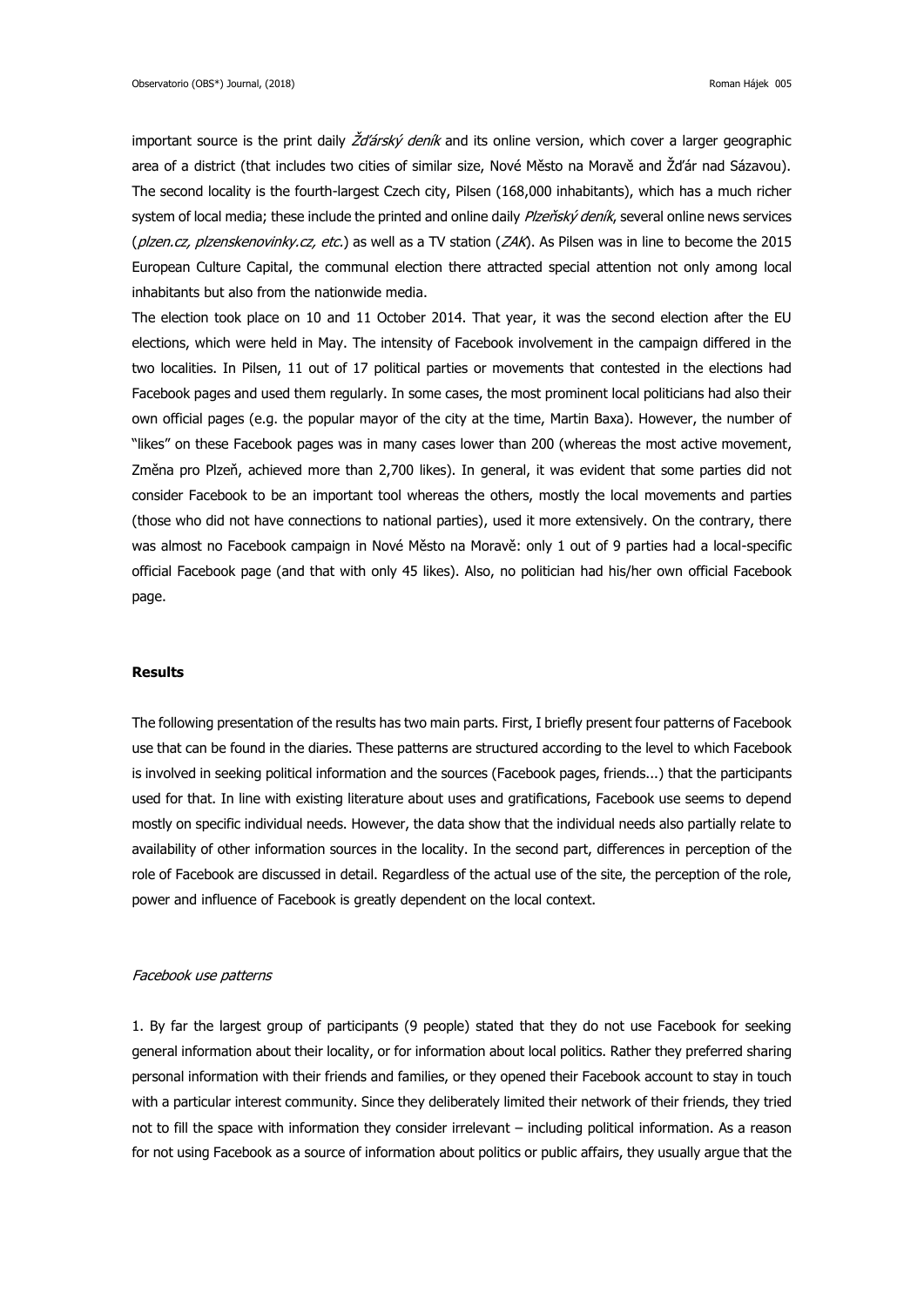information can be found elsewhere, and so they do not want to "be bothered" in this "specific companion" (NMM01, interview on 10 September 2014). Nonetheless, almost all of those participants also implicitly suggest that their way of using Facebook may not be the proper one<sup>1</sup>, which indicates a popular expectation of its political role.

2. The second largest group (7 participants) used Facebook for seeking general information about the locality. Usually, they followed some local media or the official Facebook account of the municipality, and usually because they were interested in information about current affairs. Some of them also followed political parties or candidates on Facebook, but, generally, they stated having no or little interest in political issues on Facebook, or even that they try to ignore them. The reason for "liking" a party or individual politician for these respondents was not their interest in the campaign as such but as an expression of favouring the particular party or candidate ("I just 'liked' them, nothing more. Of course they now pop up sometimes – that's inevitable. But I don't pay attention." PLZF01, interview on 10 September 2014). Despite the rejection of politics by both of these groups, the diary entries show that politics is inevitably present on their Facebook walls, contributes to their knowledge, and thus serves as the awareness system (Hermida 2010); in some – extraordinary – cases, even provoking them to comment on political issues.

3. For the third group of 3 participants, Facebook helped them decide how to vote. In this case, the participants followed on the site several political parties or candidates they were considering voting for.<sup>2</sup> They systematically observed activities of the parties/individuals in order to either reinforce or revise their choices. This kind of Facebook use was likened to the RSS principle since it allows following only those political subjects that are relevant for the people. Also a time-saving aspect of this "living through the campaign" (PLZF02, interview on 17 October 2014) was mentioned repeatedly.

4. The last group (also of 3 participants) consisted of those who had already decided how they would vote and at the same time had expressed their interest in politics. Compared to the previous groups, they intentionally participated actively on Facebook with a clear aim of supporting their favourite party or candidate (by sharing, commenting, liking). For these participants, Facebook was a platform that allowed them to "broaden their voice" (PLZF12, interview on 17 October 2014) beyond simply casting a ballot – for instance, by the potential to persuade other people about the qualities of their favourite candidate/party. Moreover, this type of support is described as not demanding though it is believed to be quite influential.

# Perception of Facebook's role in the campaign …just a new form of billboard campaign.

1

As noted above, the popularity of Facebook pages of political parties in Pilsen was much lower than was the case with the national or EU elections that were held in October 2013 and May 2014, respectively. However,

<sup>&</sup>lt;sup>1</sup> e.g. "I use Facebook in a specific way" (NMF04), "I use it *just* for conversations with friends" (NMM01), "I am not a proper user of Facebook; I only communicate there with a narrow group of friends" (PLZM01).<br><sup>2</sup> In case of Nové Město na Moravě, there was no party with a localised Facebook account. The participants this followed

the central (general, nationwide) Facebook account of the parties.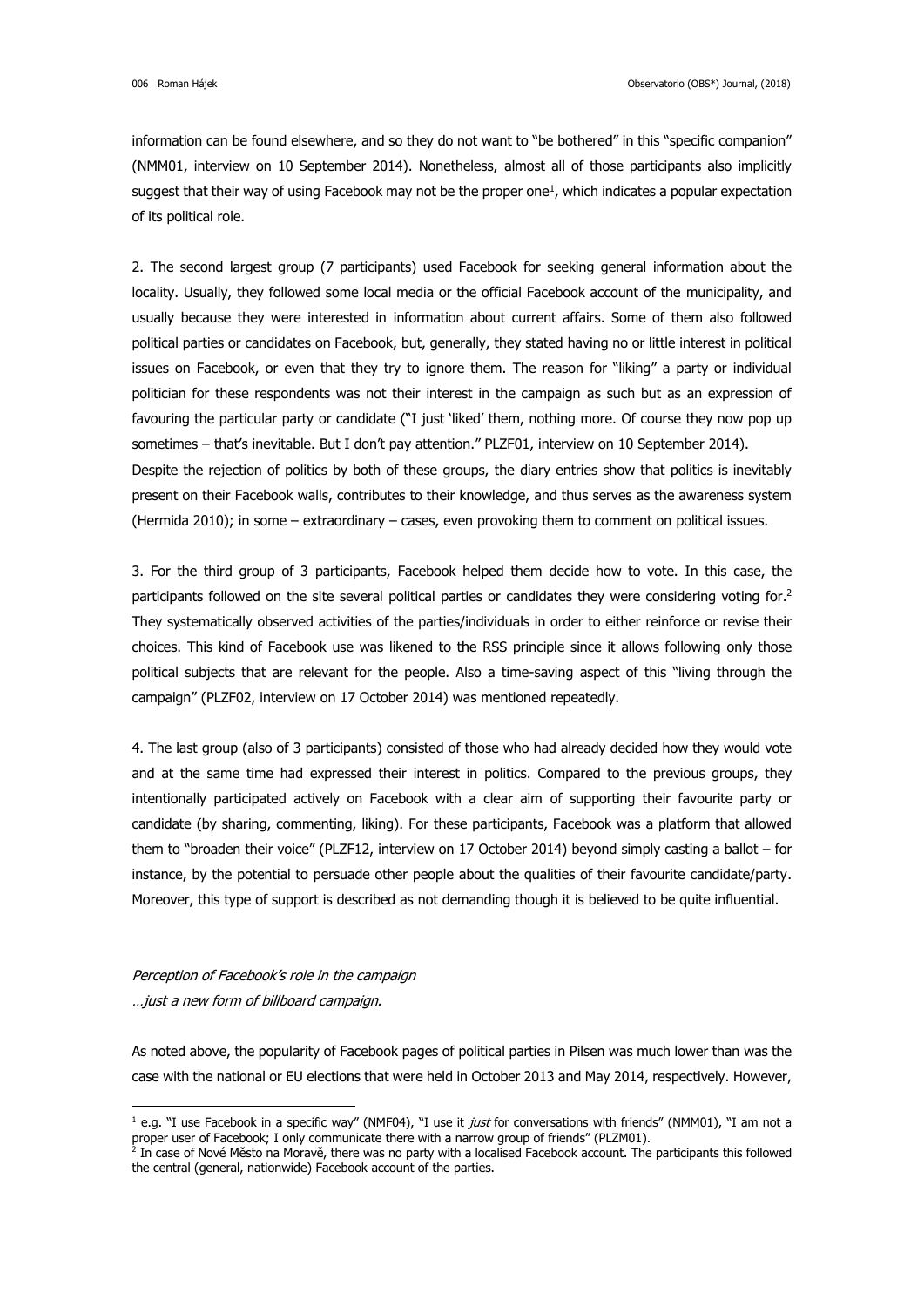all the participants included in the study in Pilsen sooner or later came in contact with at least some messages from the political parties, whether they were displayed directly on their newsfeed (in case they followed some party/individual politician), indirectly via their friends' shares or comments, or popped up on them as a paid advertising. Especially the advertising sometimes lead to certain confusion, which came from a limited awareness or understanding of Facebook's algorithms. For many participants, it was not clear why they cannot see all the parties in their newsfeed; others expressed surprise that they see content from parties which they had never "liked" nor interacted with (on Facebook), or which are even not their favourites. A sense of displeasure from the fact that "it is not me but someone else who selects the information" (PLZF12, interview on 17 October 2014) was expressed as well. This often inspired speculation about the functioning – and intents – of Facebook that also show the cautiousness of the participants towards the social networking site itself and their distrust of the ways in which it spreads information. The following quotes illustrate that:

> More and more, I register a flow of paid political advertisements on Facebook. But I have a feeling that Martin Baxa [the then mayor of Pilsen] is popping up on [my newsfeed] all the time. Either I focus only on him, or he has the most intensive campaign. (PLZF01, diary entry from 6 October 2014)

> We discussed with my friends how it is possible that someone appears there if you don't follow the party. (PLZF11, interview on 17 October 2014)

In general, the tendency of the participants from the large city was to describe Facebook as full of messages from the parties, yet they were mostly critical towards their style and omnipresence. The critique focused on the lack of creativity and the repetitive character of the whole campaign, namely on the fact that "what appeared on billboards appeared also in the newspaper and on Facebook, which becomes pretty irksome after a week or two" (PLZF02, interview on 17 October 2014). Those who followed more media thus felt they were being "punished" for their attention since they heard or read the same slogans and saw the same pictures over and over again. In their perception, Facebook was just another channel through which political parties distributed information that was already mentioned elsewhere. In this regard, Facebook was congruently compared to the billboards, in its function as well as in the content of information available there:

> On Facebook, there was only brief information. Like vote Babiš, he is good and so on. (...) Which leads one to a question: What is its added value? (PLZF06, interview on 17 October 2014)

> For me, it [Facebook] was a new wall which was posted up by political advertising. Almost the same like all the billboards around the main roads. The only difference was that, thanks to Facebook, there was no need to go out to see the campaign. It was just in your computer. All the faces were there. (PLZF05, interview on 17 October 2014)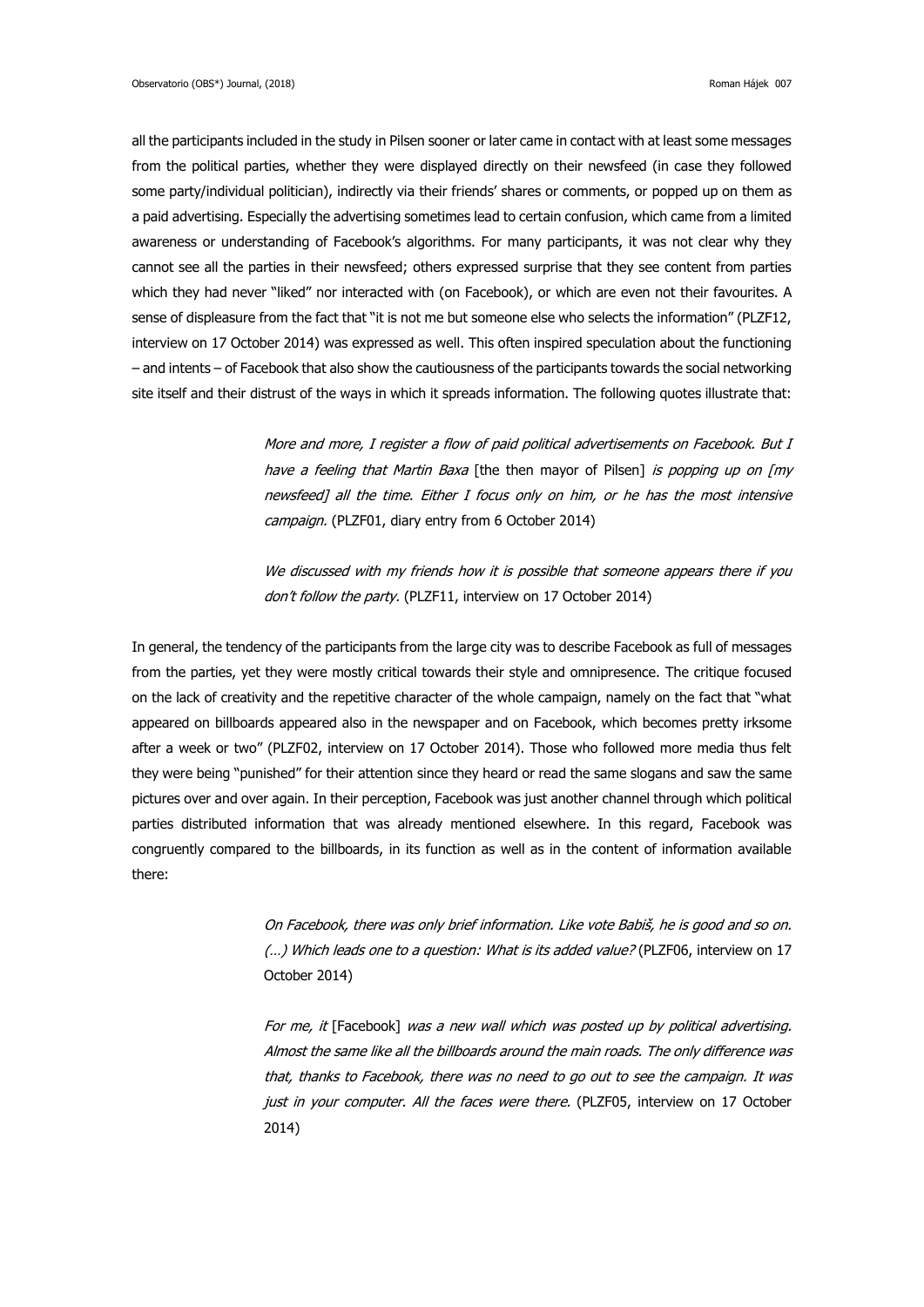However, although Facebook tended to be compared to billboards, there was also reflected an important difference between these two platforms. While the billboards and all the other channels of the campaign were considered to be part of the "outside world", Facebook campaigns were mainly seen to be entering people's "private world". The Facebook wall was by almost all the participants regarded as a private space that is conditioned according their individual interests. It is described as a place for "meeting friends", "contacting family" or "getting information of personal interest" – and anything that does not fit into these categories represent the price for using the free service. In any case, the respondents tended to be more critical towards the appearance of political information (especially the unwanted ones) on their wall, more than they were in case of other forms of advertising.

For the evaluation of the role of Facebook, the distinction between private and outside (or public) seems to be an important one. Whereas in the "outside world" one can decide whether she will face up to or ignore the campaign, this is described as much more difficult once it becomes part of her "private space". The consequences of this break into private space are twofold. One group of the participants expressed strong negative emotions about the fact they could not find a safe space, a space where they could hide from the campaign. Even if they were interested in politics and had decided to participate in the election, they pleaded to "switch off all the politics at least once in a while" (PLZF09, diary entry from 8 October 2014). The omnipresence of the campaign was also often evaluated as counter-productive. Some of the participants were persuaded that the intensity of the campaign might not attract new voters but might rather annoy those who already intended to vote, including themselves.

> It annoyed me. On the street you are assaulted by billboards or people around the election stands. The latter you can at least bypass, which is not possible on Facebook. (PLZF11, interview on 22 October 2014)

> I don't see any sense in that. If you are interested in the election at least a little bit, you get quickly tired by the repetition of almost the same slogans. I can imagine that people get pissed off and decide not to go to the polls. (PLZF01, diary entry from 8 October 2014)

Others voiced a self-reflective anxiety that the exposure to a "massage of political messages" on Facebook may influence their own opinion and decision (regarding their fellow citizens, this influence was taken for granted). In this sense, the perforation of the campaign into their private space was believed to make people more vulnerable to the campaign. Attention was paid particularly to the extent of visibility of different parties on Facebook. If their favoured party was not much present on their wall, some participants reflected a tendency to question whether their favoured party would be successful enough to pass the electoral threshold.

> At this time (before the election) you're massaged on your Facebook. And this is the core of Facebook's power; if you spend hours a day on the site, you may later vote for those you saw most often. (PLZF01, interview on 17 October 2014)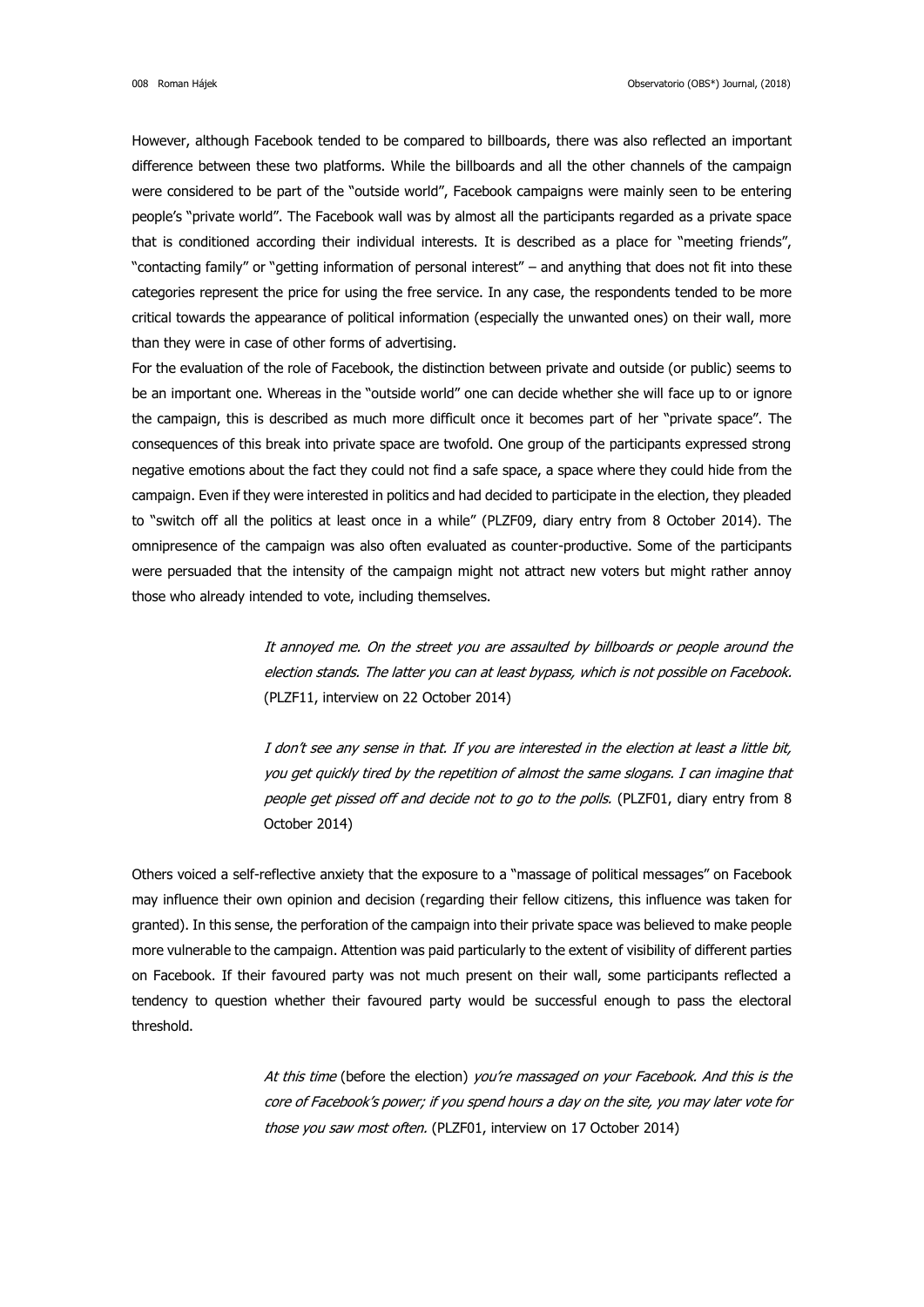I didn't see the Social Democrats much there (on Facebook). I don't know whether they focus on different target groups or what. I am pretty sure they will succeed since they are also in the (national) government. But if someone's judgements were based only on the Facebook presence, it might seem that the Social Democrats wouldn't go over the required 5% [threshold]. (PLZF02, diary entry from 6 October 2014)

# …at least you had a feeling there would be election.

Since no party in the election in Nové Město na Moravě had its own Facebook page, the only way residents got information related to the election was via their friends' profiles or via shared articles from the media. Political advertising was barely noticed in the diaries, whilst the importance of media as setters of the topics that appeared on Facebook was mentioned repeatedly.

> Well, there sometimes was something about local politics. But usually it was a link shared by my friend, a link to an article from [the local daily]  $\zeta d\zeta$  deník. And sometimes there was a short discussion about it. (NMF01, interview on 15 October 2014)

The role of Facebook in this locality tended to be contrasted to the campaign; thus, the site was more or less considered to be a separate space, independent from the parties and their respective messages. Moreover, it was also often described as a space where the upcoming election was more noticeable than in the streets of the city. In this sense, the participants tended to ascribe Facebook a politicising role. In contrast to the almost invisible campaign (with only several posters and almost no direct campaign), on Facebook they saw articles, pictures, posts or comments related to the election, if not directly in their city, then at least in the others.

> The truth is that the campaign was almost invisible. (…) But on Facebook, you could see your friends discussing elections in Prague or elsewhere. So you got into the mood, you know? (NMF03, interview on 15 October 2014)

> But, right, there were some discussions, whom will you vote and so on. I didn't participate, but… You saw someone talking about the elections, which is good, I would say. (…) The official campaign rather more wasn't there than was, but you got some information from Facebook. (NMF04, interview on 15 October 2014)

If we compare this with the situation in Pilsen, it seems that the participants have a certain (partially individual and partially shared) idea about what constitutes the ideal amount of information about the parties and candidates that should be delivered during the campaign. In Pilsen, the level was considered to be too high, whereas the politicians in Nové Město na Moravě did not reach it. The role of Facebook was closely related to this "general feeling" of the campaign and its evaluation could be partially biased by this feeling.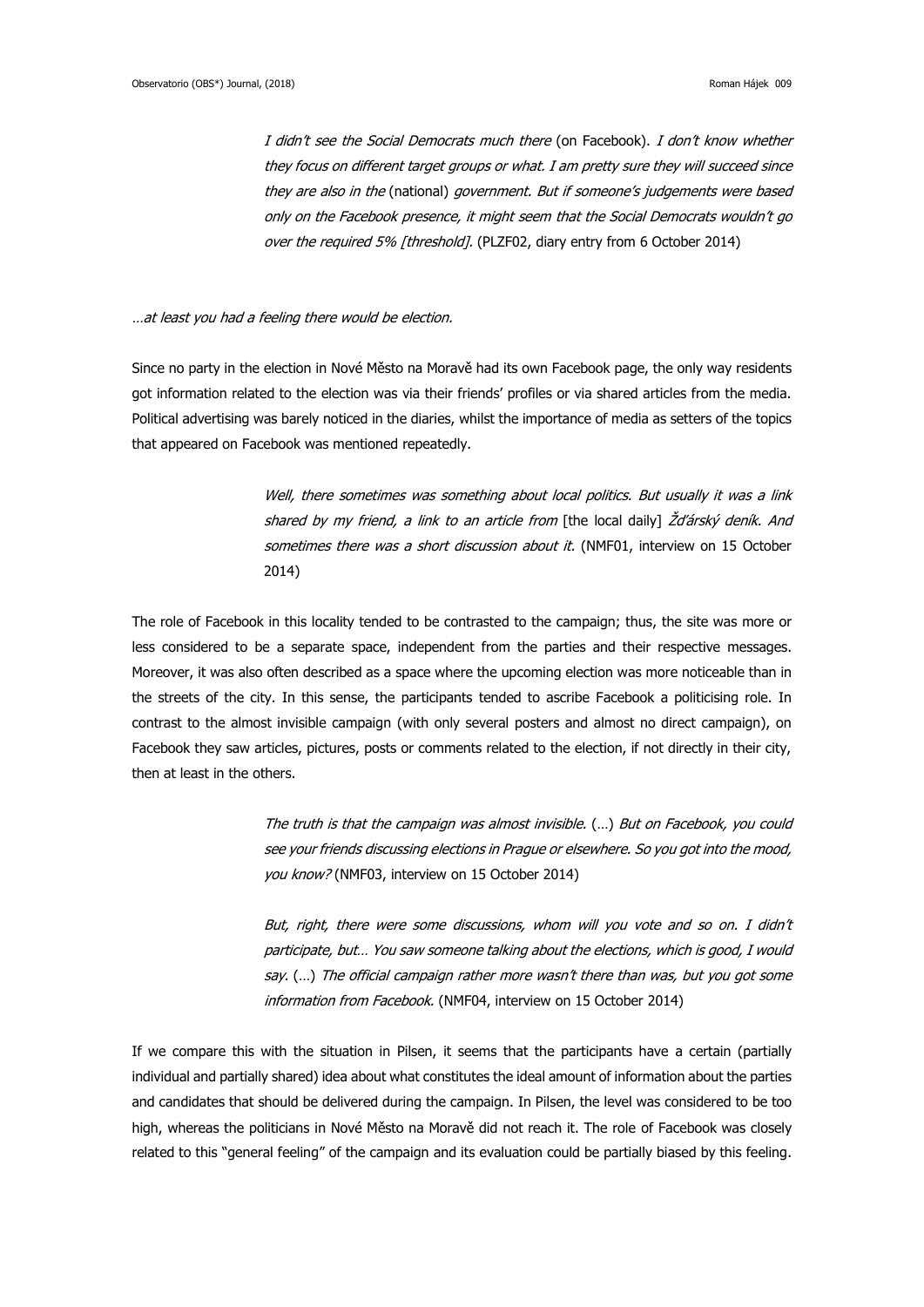Nonetheless, in Pilsen, Facebook was regarded as multiplicator of the already intensive campaign; in Nové Město na Moravě, it was rather regarded as a substitution (at least to some extent) of the almost nonexistent campaign.

## Expectations from Facebook campaign

Exploring further the two localities, it appears that the differences in perception of Facebook's role go along with different expectations of Facebook in the campaigns. Partially, these expectations build on a quite extensive public discourse about the contribution of social networking sites and "new" media to contemporary campaign strategies. However, they were also context-specific since they were formulated and articulated as a response to the situation in the particular locality.

## …requirement of interactivity.

As we showed in the previous part, in the Pilsen case, Facebook was largely criticised for not providing any original content but rather repeating what was already written on the billboards or used elsewhere in the campaign. In general, the participants had expected Facebook to play an important role in the campaign, especially in attempts to address the younger generation. The criticism towards the role of Facebook focused not so much on the intensity of the campaign which was run there (although some complaints on "floods" of information were mentioned already), but on its form (namely its "repetitiveness").

What the participants expected from Facebook was a higher level of interactivity and a more dialogical character of the communication. These are considered as the extra qualities of Facebook which differentiate it from the other media channels. Since the parties and politicians do not use this "advantage", the participants expressed a certain disillusionment. To pay for a one-way oriented campaign and the small effort to engage citizens is, according to majority of the participants, a sign of politicians' disinterest in spending their time engaging with voters.

> PLZF09: Facebook – that was only self-promotion, (…) sadly. Maybe I expected something different, something more. But I don't know, maybe someone liked it. Interviewer: What "different" or "more" did you expect? PLZF09: I don't know. That they would try to encourage discussions. Speak to people. Not just saying, 'Come, there is a meeting tomorrow!' Or using pictures with their brief slogans. This can't start a discussion. (PLZF09, interview on 14 October 2014)

> The campaign there (on Facebook) was quite massive though I expected more interaction. More or less it was only pictures or links that were shared. Or that's how it seemed to me. (PLZF04, interview on 17 October 2014)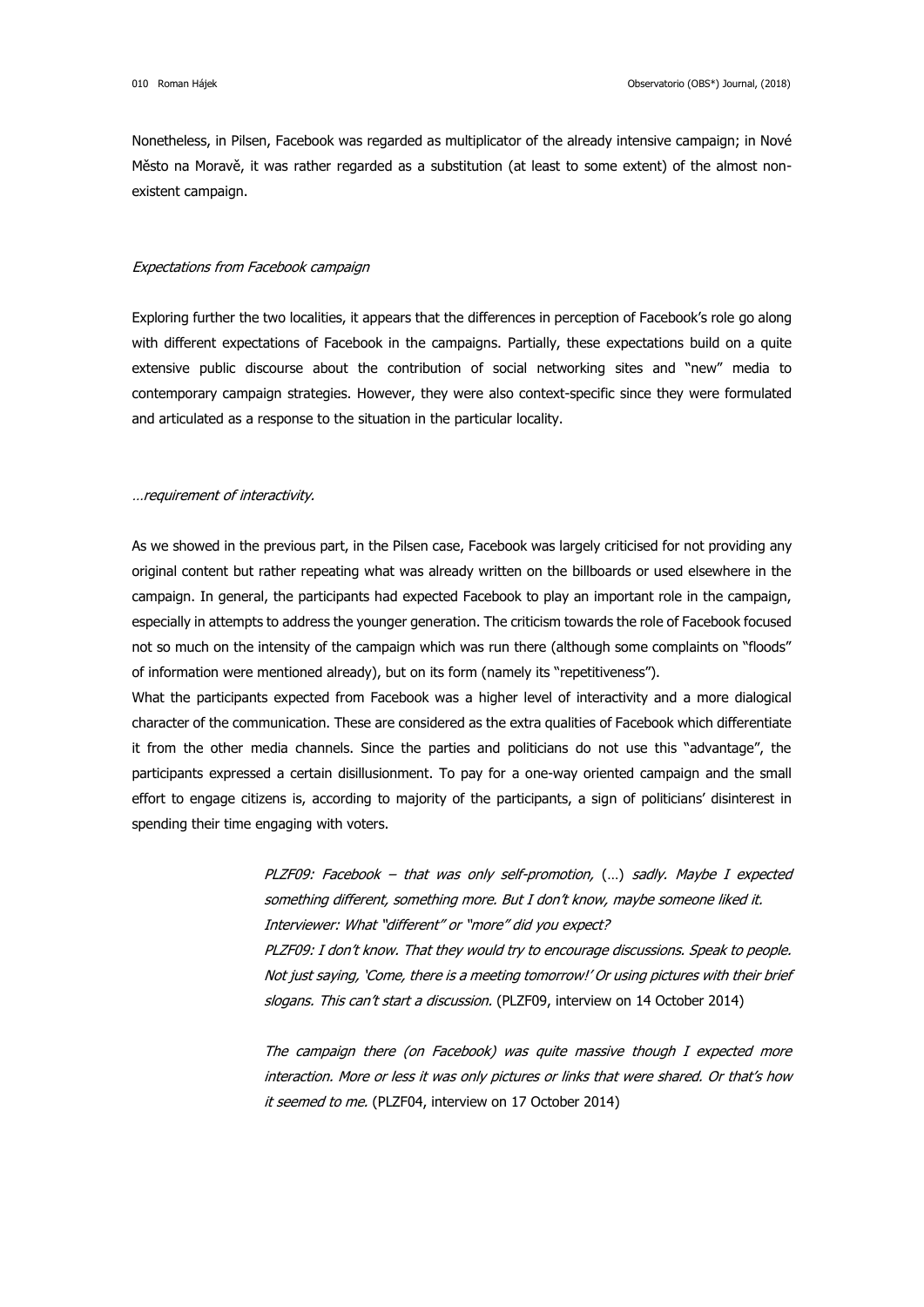These expectations of interactivity also built on the fact that the "communal election" is much closer to the people than the national one. Thus, the politicians should have a more intensive contact with their voters and are expected to show more interest in their needs and opinions. As one participant wrote:

> There is no easier way to contact people than via Facebook. And if all the Facebook communication of the party is 'Vote for us, vote for us, vote for us!', then it shows how they are narcissistic. (They have) no interest in anyone else. (PLZF08, interview on 17 October)

## …requirement of activity.

Although the participants in Nové Město na Moravě perceived Facebook's role in a much more positive way, they also expressed a certain disillusionment about the way the site was (or was not, to be precise) used in the campaign. Here, the expectations were lower – the majority simply thought politicians would use the tool which they thought is already a common part of the campaign. Using all the resources that are available is reflected as a basic part of professionalism. The question of "professionalism" of the campaign seemed to be much more important in this locality than in Pilsen, and many of the participants tended to connect the eligibility of the parties with the quality of the campaign. The more professional the campaign (in their opinion), the more they tended to see it as relevant. Not including Facebook in the campaign was then regarded as "not professional".

While the majority of participants admitted that for a city of 10,000 inhabitants where many know each other and face-to-face communication may be better than Facebook, politicians' use of the site still was important for them. At least, by using Facebook the politicians could have shown they follow recent trends in political campaigning – which in a way shows they are flexible and open to new things (which may be important characteristics for their political careers). In this sense, Facebook use was considered not so much a means of communication but an attribute that may have influenced the status of a particular party or politician. This is reflected also in speculation about politicians' inability to use Facebook, which was mentioned as the most important reason why the site actually was not used in the campaign. In any case, the perception that politicians were disinterested in hearing people's voice (and their votes), demonstrated by their absence on Facebook, resonates in Nové Město na Moravě similarly as it does in Pilsen.

> I think the politicians here still don't know how to use it [Facebook], still don't understand it's potential. We are not a big city, but still… Three, four thousand people, younger people mostly, have Facebook. But they are not contacted. (NMM03, interview on 15 October 2014)

> What can be cheaper than making a campaign on Facebook? But nobody did it. Together with a very weak campaign in general, I was just wondering: Hey, guys, are you even interested in my vote? (NMF04, interview on 15 October 2014)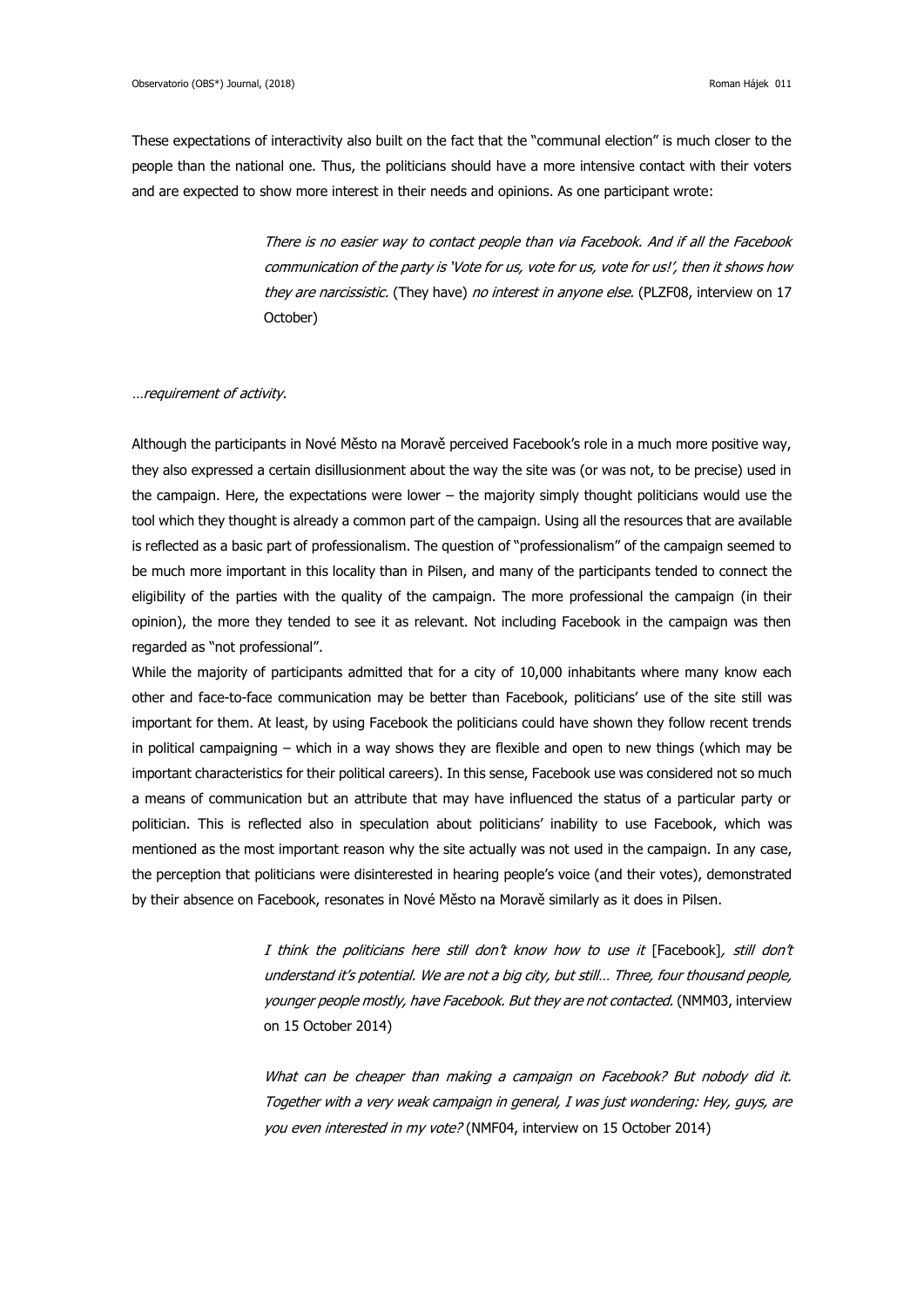## **Perception of Facebook influence**

Since the role of Facebook in the campaign was perceived differently, depending on the locality, one might expect the same in case of the perceived influence of the site. However, in this respect the attitudes were very similar, ascribing to Facebook the status of a powerful tool that clearly influenced the election result in the locality. The majority of participants in both localities concurred that the power of Facebook comes from of its ability to engage either young people or "active" citizens who have the potential to influence their peers. Nonetheless, there were slightly different emphases regarding this, which, once again, followed the locality distinction.

In Pilsen (the large city), the emphasis was placed on the volume of political messages people were exposed to. An assumption of a cumulative effect lay beyond this approach: the more people are exposed to Facebook, the higher the chance it will shape their attitudes. The core of Facebook power thus was thought to arise from the potential to change preferences or favour; and this is said to be much more important in the case of Facebook than for other "older" media, since Facebook allows political messages to enter our private space (as mentioned earlier).

> I think that the most important information is still found in newspapers or online; I don't think there are in-depth analyses of complicated issues. (…) But it (Facebook) has a power, a power to convince you. If you see four or five times a day the same faces from a particular party, I believe it influences you. You are then more likely to vote for them. (PLZF05, interview on 17 October 2014)

> The most effective might be the frequency of messages because you see them all the time. (…) And you might have a feeling of having a more personal relationship with the candidate thanks to Facebook. That's it. This is more than a billboard. This is why I think Facebook was important. (PLZF12, interview on 17 October 2014)

Since the Facebook campaign in Nové Město na Moravě was weak, the exposure to Facebook was considered to have different consequences. Making people aware there would be an election and mediating information and debates about the campaign elsewhere in the Czech Republic, it was believed that the reason behind the influence of Facebook was its potential to "activate" people. In contrast with the "offline" campaign, Facebook, the participants thought, created a feeling that the upcoming election was of importance.

> I personally saw much about the election, not here, but in other cities, on Facebook. And I think it is like a reminder: 'Hey, you, you can decide about the future of your city.' So maybe people were more interested in the election and eventually went to the polls. (NMF01, interview on 15 October 2014)

So in case of Nové Město na Moravě, Facebook was more perceived as it may have increased the willingness of people to vote. This goes along with the argument that the new media make people more active in many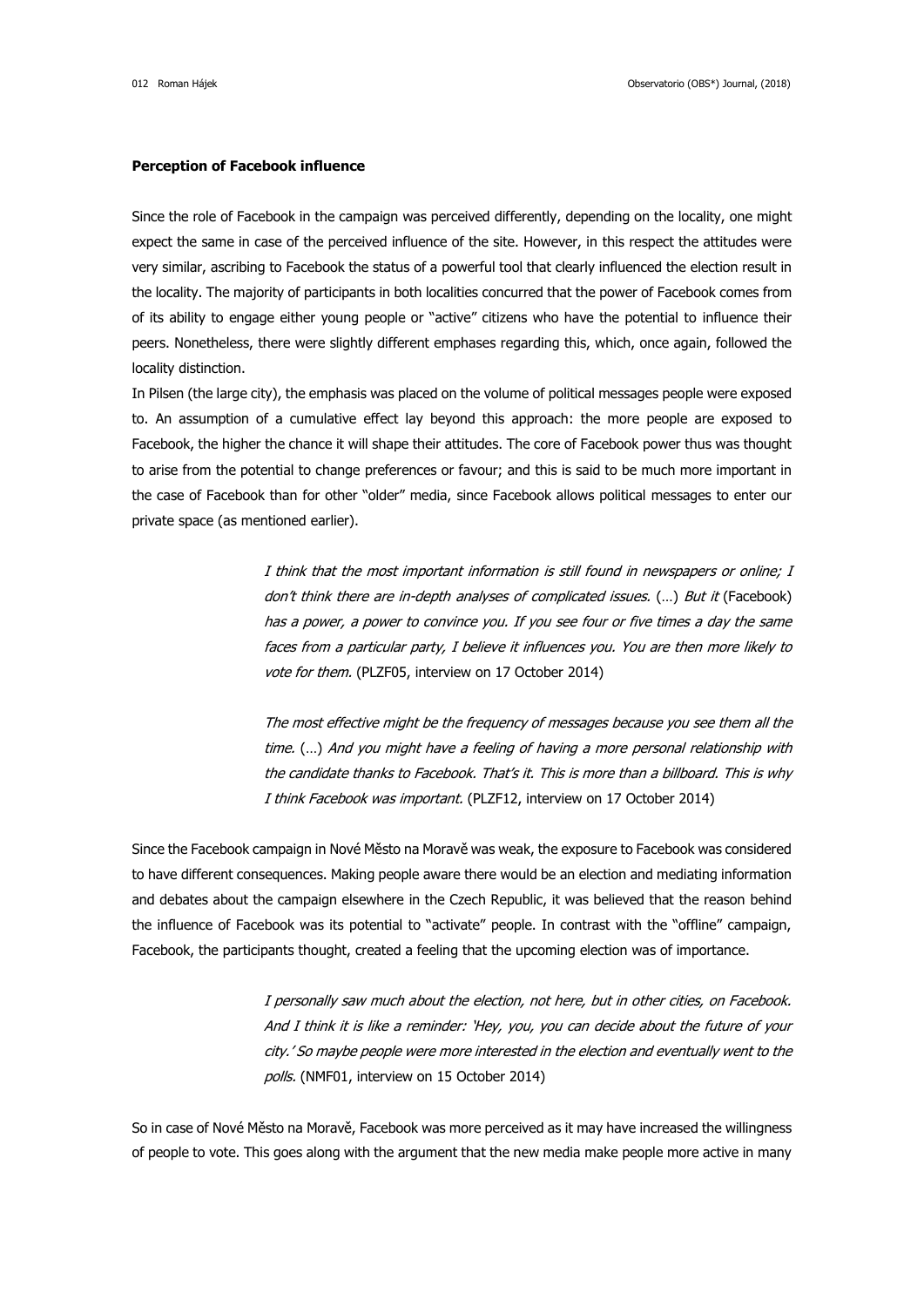areas of their social life. Conversely, this argument was not voiced by the participants in Pilsen, who tended to perceive Facebook much as they did other media, such as newspapers or television – i.e., as a onedirectional channel with a rather passive audience.

# **Conclusions**

As the data presented in the analysis suggest, the context is an important aspect of the evaluation of the role of new media platforms such as Facebook in political campaigning. There were considerable differences in the perception of the role of Facebook based on different expectations, which corresponded with different perceptions of its influence. Whereas in the large city of Pilsen, Facebook tended to be aligned with other communication tools and described as an amplifier of political messages that contributes to the overwhelming "media massage", in the context of the small city of Nové Město na Moravě, a more positive potential of the site was emphasized. In general, there seems to be a coherent social discourse about Facebook (Watts et al. 1999) that emphasizes the importance of the site in campaigns and its ability for proceeding interactivity. That points to the increasing reflection of the political role of Facebook by the electorate. However, when the actual use of Facebook in the campaign does not meet the expectations based on this social discourse, the site becomes a subject of disillusionment – in the case of Pilsen, due to poor interactivity of the campaign; in the case of Nové Město na Moravě, due to the factual absence of a Facebook campaign. It also shows that the use of Facebook in the campaign is considered as a standard (and demanded) part of the campaign, a sign of its professional administration, even where the citizens admit that there might be no added value to such involvement.

The two different campaign contexts also remind us that the contribution of Facebook to civic cultures may take various forms (c.f. Dahlgren 2013). The participants were well aware of the potential of Facebook (and social networking sites in general) for broader and more intensive democratic participation, yet, at the same time, the power of Facebook was ascribed rather to its ability to get into one's private domain and the omnipresence of the political messages there. To put it differently, the source of Facebook's influence is seen rather in a one-way, centre-periphery communication than in its potential for interaction. The case of Nové Město na Moravě also suggests that the awareness function (Hermida 2010) of social-networking sites may have larger consequences than anticipated thus far, at least in some special circumstances. Hermida (2010) emphasizes the importance of social networking sites as awareness systems for their contribution to knowledge. In this particular case, even something less than peripheral knowledge was important: it was the feeling that something important was going to happen. As Stephen Coleman (2013) shows in his phenomenology-rooted inquiry, already this "feeling" can mean a lot for the motivation to participate in the elections. Thus, also this subtle influence of Facebook should not be underestimated.

Finally, although I refer to the communication context when comparing the two localities and the participants themselves often mentioned other communication sources for explanation of their perception of Facebook, we should bear in mind that the "context" involves much more than only the communication channels. There is the whole complexity of relationships between particular social actors as well as other elements, such as the current social mood, the existing experience with local politics, the socio-economic conditions of the people in a particular locality, among other factors. Tracing the influence of these factors on the perception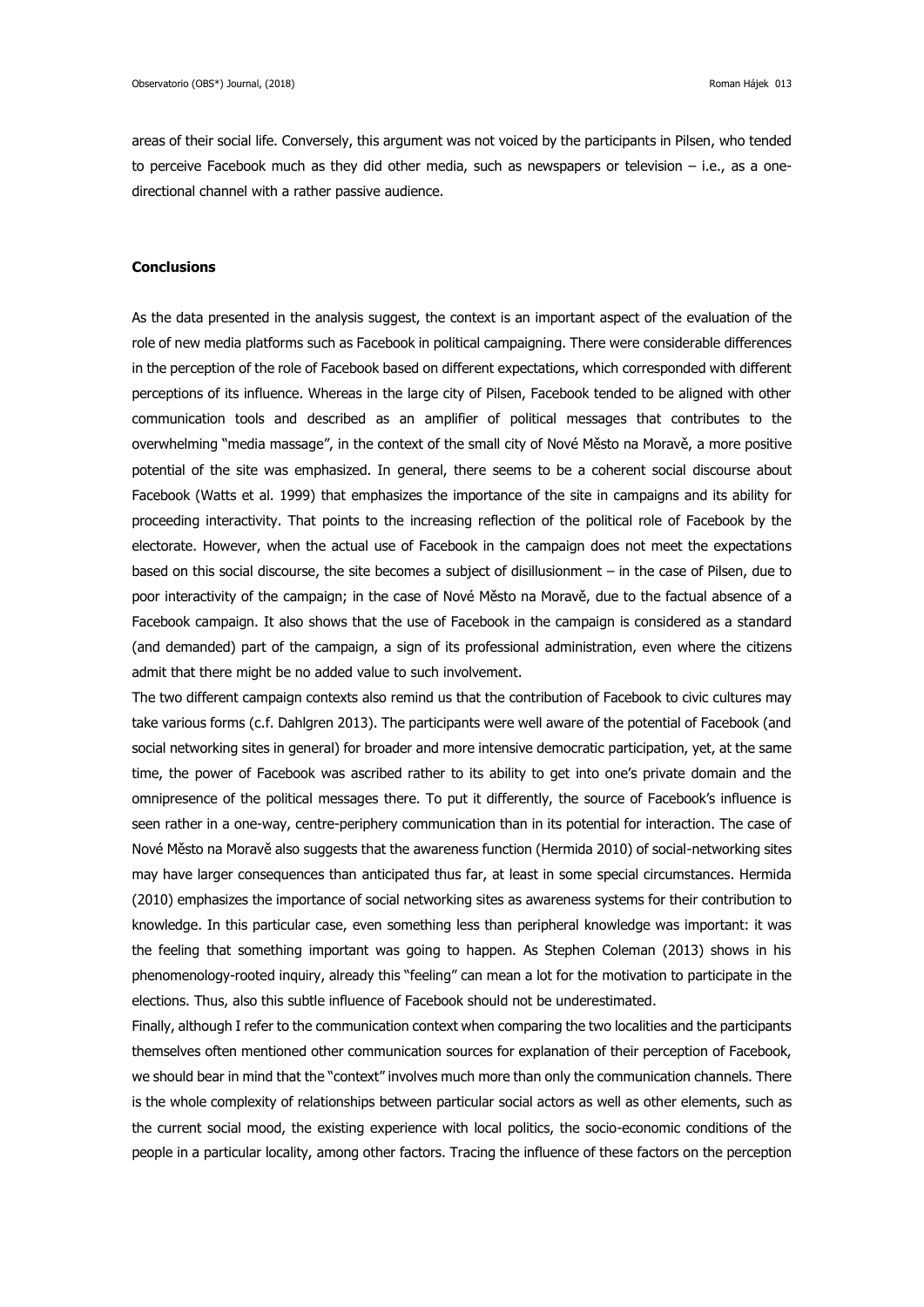of Facebook is far beyond the scope of this paper. Referring to the communication context seems reliable in this case, precisely because Facebook is evaluated within the context of a communication infrastructure. Nonetheless, the other factors should be taken into account to avoid a reductionist, media-centric view of the situation.

### **References**

- Ball-Rokeach, S. J. (1998). A theory of media power and a theory of media use: Different stories, questions, and ways of thinking. Mass Communication & Society, 1(1), 5-40.
- Bolger, N., Davis, A. & Eskhol, R. (2003). Diary Methods: Capturing Life as it is Lived. Annual Review of Psychology, 54, 579–616.
- Carlisle, J.R. & Patton, R.C. (2013). Is Social Media Changing How We Understand Political Engagement? An Analysis of Facebook and the 2008 Presidential Election. Political Research Quarterly, 66(4), 883-895.
- Chadwick, A. (2013). The Hybrid Media System: Politics and Power. Oxford: Oxford University Press.
- Chan, M. & Guo, J. (2013). The Role of Political Efficacy on the Relationship. Between Facebook Use and Participatory Behaviors: A Comparative Study of Young American and Chinese Adults. CyberPsychology, Behavior and Social Networking, 16(6), 460–463.
- Coleman, S. (2013). How voters feel. Cambridge: Cambridge University Press.
- Dahlgren, P. (2009). Media and Political Engagement: Citizens, Community, and Democracy. Cambridge: Cambridge University Press.
- Dahlgren, P. (2013). The Political Web: Media, Participation and Alternative Democracy. Houndmills, Basingstoke: Palgrave Macmillan.
- Ellison, N. & boyd, D. (2013). Sociality through Social Network Sites. In The Oxford Handbook of Internet Studies (Ed. Dutton, W. H.). Oxford: Oxford University Press, 151-172.
- Gibson, R., Cantijoch, M. (2013). Conceptualizing and measuring participation in the age of the internet: Is online political engagement really different to offline?. The Journal of Politics, 75, 701-716.
- Gil de Zúñiga, H., Molyneux, L. & Zheng, P. (2014). Social media, political expression, and political participation: Panel analysis of lagged and concurrent relationships. Journal of Communication, 64, 612–634.
- Green, A.S., Bolger, N., Shrout, P.E., Rafaeli, E. & Reis, H.T. (2006). Paper or Plastic? Data Equivalence in Paper and Electronic Diaries. Psychological Methods, 11(1), 87-105.
- Gregor, M. & Matušková, A. (2014). Electoral Campaigns and Marketing Strategy: The Case Study of the Karel Schwarzenberg Campaign. Czech Journal of Social Sciences, Business and Economics, 3(4), 24–30.
- Guo, Z. (2000). Meda Use Habits, Audience Expectations and Media Effects in Hong Kong's First Legislative Council Election. International Communication Gazette, 62(2), 133–151.
- Enli, G., Larsson, A., Kalsnes, B., Skogerbø, E., Moe, H., Bruns, A., … Artieri, G. B. (2013). Social media and elections: The use of Twitter in the 2013 campaigns in Italy, Australia, Germany, and Norway. Selected Papers of Internet Research, 3.<http://spir.aoir.org/index.php/spir/article/view/869>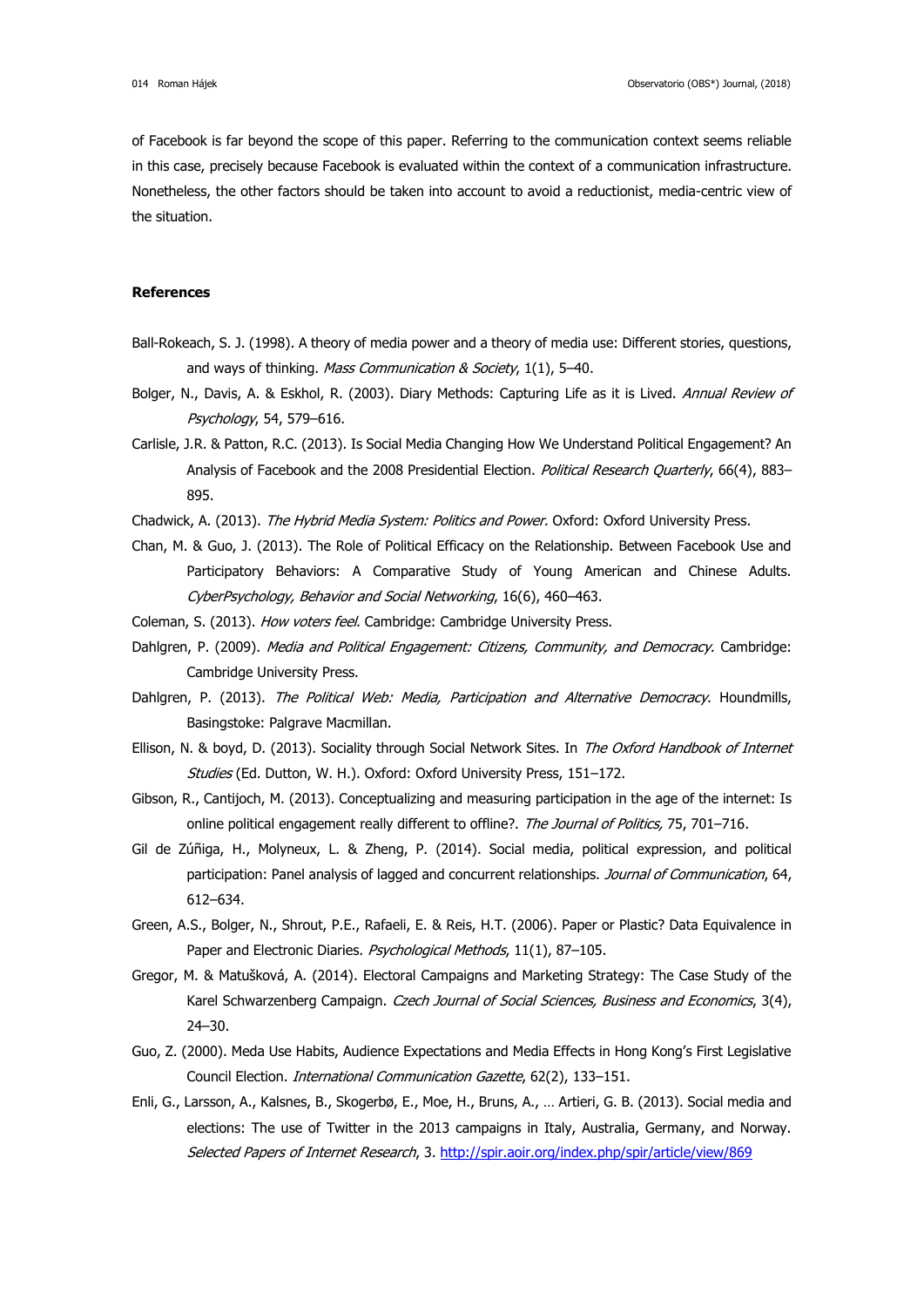Hew, K.F. (2011). Students' and teachers' use of Facebook. Computers in Human Behavior, 27, 662-676.

- Karaščáková, Z. (2013). Prvá priama voľba prezidenta v Českej republike na Twitteri. *Naše společnost,* 11(2), 41–52.
- Johnston, K., Chen, M.-M. & Hauman, M. (2013). Use, Perception and Attitude of University Students Towards Facebook and Twitter. The Electronic Journal Information Systems Evaluation, 16(3), 200-210.
- Lang, K. & Lang, G.E. (1953). The Unique Perspective of Television and its Effects: A Pilot Study. American Sociological Review, 18(1), 3–12.
- Lilleker, D.G. & Jackson, N.A. (2010). Towards a More Participatory Style of Election Campaigning: The Impact of Web 2.0 on the UK 2010 General Election. Policy & Internet, 2, 67-96.
- Lilleker, D.G.; Tenscher, J. & Štětka V. (2015). Towards hypermedia campaigning? Perceptions of new media's importance for campaigning by party strategists in comparative perspective. Information, Communication & Society, 18(7), 747–765.
- Livingstone, S. & Das, R. (2013). The end of audiences? Theoretical echoes of reception amid the uncertainties of use. In (eds. Hartley, J.; Burgess, J. & Bruns, A.) A Companion to New Media Dynamics. Oxford: Wiley-Blackwell, 104–121.
- Macnamara, J. & Kenning, G. (2011). E-electioneering 2010: trends in social media use in Australian political communication. Media International Australia, 139, 7–22.
- McLeod, J.M., Guo, Z., Daily, K. & Eveland, W. (1994). Community Issues and Civic Attitudes: Public Perceptions of Local News Media Functions. Chicago: Midwest Association for Public Opinion Research.
- Miller, P.R., Bobkowski, P.S., Maliniak, R. & Rapoport, R.B. (2015). Talking Politics on Facebook: Network Centrality and Political Discussion Practices in Social Media. Political Research Quarterly, published online on April 8, 2015.
- Morley, D. (1992). Television, Audiences & Cultural Studies. London: Routledge.
- Nezlek, J.B. (2012). Diary Methods for Social and Personality Psychology. London: Sage.
- Park, N., Kee, K. & Valanzuela, S. (2009). Being Immersed in Social Networking Environment: Facebook Groups, Uses and Gratifications, and Social Outcomes. CyberPsychology & Behavior, 12(6), 729-733.
- Raacke, J.D. & Bonds-Raacke, J.M. (2008). MySpace & Facebook: Applying the uses and gratifications theory to exploring friend networking sites. CyberPsychology and Behavior, 11, 169-174
- Ross, C., Orr, E.S., Sisic, M., Arseneault, M.R., Simmering, M.G. & Orr, R.R. (2009). Personality and motivations associated with Facebook use. Computers in Human Behavior, 25(2), 578-586.
- Ross, K., Fountaine, S. & Comrie, M. (2015). Facing up to Facebook: politicians, publics and the social media(ted) turn in New Zealand. Media, Culture & Society, 37, 251-269.
- Saldaña, J. (2013). The coding manual for qualitative researchers. Los Angeles: Sage.
- Schreier, M. (2012). Qualitative content analysis in practice. London: Sage.
- Štětka, V., Macková, A. & Fialová, M. (2014). A Winding Road from "Likes" to Votes: the Role of Social Media in the 2013 Czech Presidential Elections. In Social Media in Politics: Case Studies on the Political Power of Social Media (eds. Patrut, B. & Patrut, M.). Cham: Springer, 225-244.